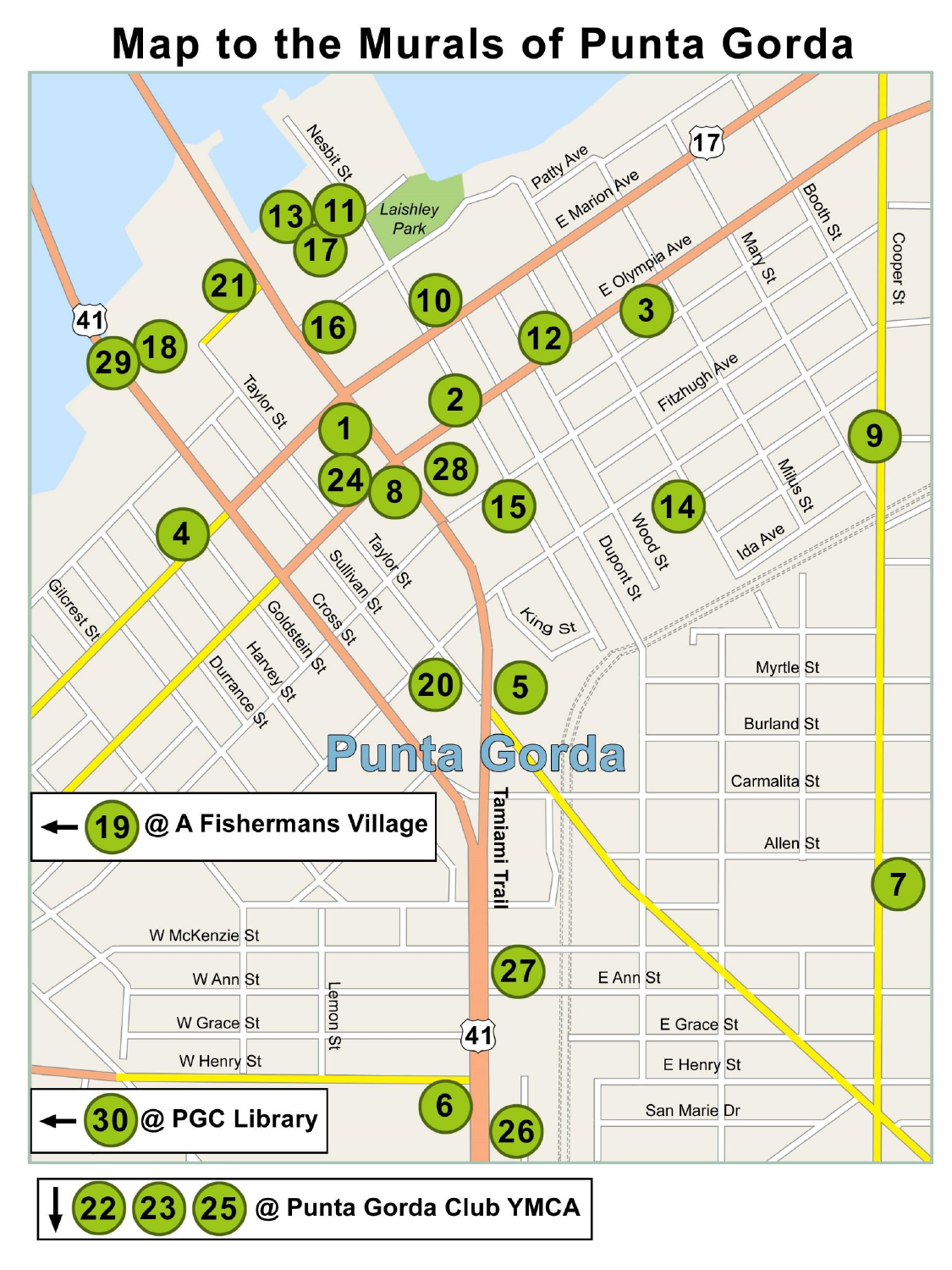1 End of the Line *Copperfish Books – 103 W. Marion Ave.* 2 Saving Dollars Makes Sense *Bank of America Building – 126 E. Olympia Ave.* 3 Fishing Tales *Draper Professional Center – 401 E. Olympia Ave.* 4 First City Council *Punta Gorda City Hall Annex - 126 Harvey St.* 5 Building a Community *Extra Space Storage – 902 Taylor St.* 6 Harbor Life, Then and Now *Plattner Palm Auto Max – 1601 S. Tamiami Trail* 7 Peace River Panorama *Sallie Jones Elementary School – 1230 Narranja St*. 8 Classics of the Past *Steve's Auto Shoppe – 305 N. Tamiami Trail* 9 Developing Minds and Bodies *Cooper Street Recreation Center – 605 Mary St.* 10 Postcards in Time *Andrews Building – 126 Nesbit St.* 11 Nature's Harmony *Laishley Park Municipal Marina – 120 Laishley Ct.* 12 Cattle Drive Down Marion Ave *Leskovich Law Firm– 306 E. Olympia Ave.* 13 Captivating Charlotte County *Laishley Park Municipal Marina – 120 Laishley Ct.* 14 Local Black History *Baker Center School – 311 E. Charlotte Ave.* 15 Natural Beauty *FPL Sub-Station Wall – 405 Virginia Ave.* 16 The Conquistadors *Dean's South of the Border – 130 N. Tamiami Trail* 17 The Harbor Bridges *Laishley Park Municipal Marina – 120 Laishley Ct.*